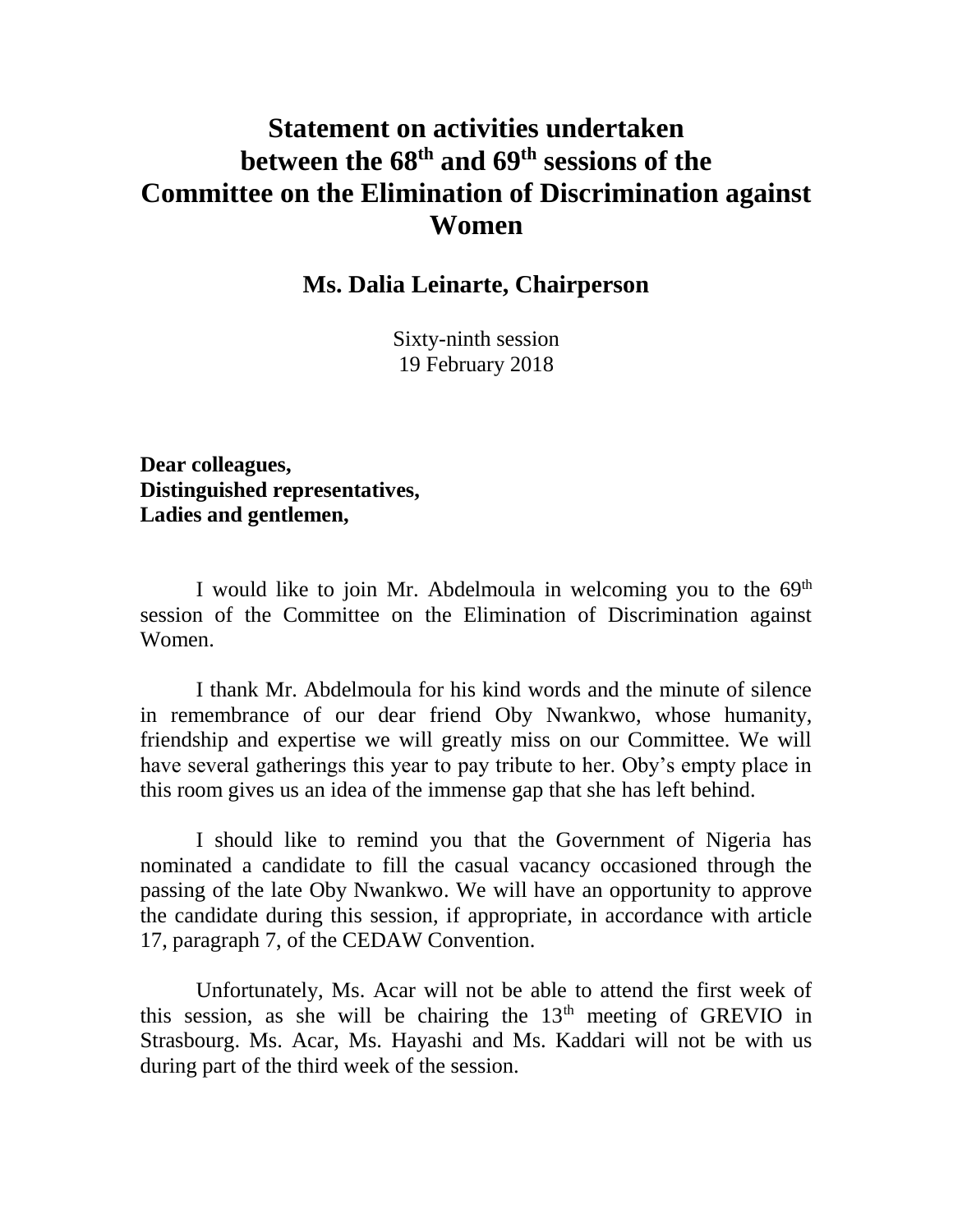Since our last session, the number of States parties having ratified or acceded to the Convention has remained at 189. IN October 2017, Monaco accepted the amendment to article 20, paragraph 1, of the Convention concerning the Committee's meeting time, bringing the total number of States parties having accepted the amendment to 72. A total of 126 States parties to the Convention are currently required to accept the amendment in order to bring it into force, in accordance with its provisions. The number of States parties to the Optional Protocol has remained at 109.

I am also pleased to inform you that nine States parties have submitted their periodic reports since the beginning of our last session, namely Angola, Antigua and Barbuda, Botswana, Cape Verde, Colombia, the Democratic Republic of the Congo, Ethiopia, Qatar and the United Kingdom. In addition, Liechtenstein has submitted its fifth periodic report under the simplified reporting procedure.

Please let me now introduce my intersessional participation in events related to the implementation of women's rights.

Following our  $68<sup>th</sup>$  session, I participated in an international conference on comparative indicators for measuring the progress in the field of human rights in Tashkent, Uzbekistan, on 21 and 22 November 2017, organized by OHCHR and the Organization for Security and Cooperation in Europe (OSCE). At the conference, I made a presentation on "The importance of SDG 5 and the CEDAW Committee's practice".

On 7 December, I was invited to an international conference on measures preventing violence against women, organized by OHCHR in Moscow. The title of my presentation was "The CEDAW Committee's jurisprudence and practice in the field of violence against women".

Directly after this session, I will attend the opening of the sixtysecond session of the Commission on the Status of Women in New York on 12 March. We will have an opportunity to discuss the CEDAW statement to the CSW during our present session.

## **Dear colleagues,**